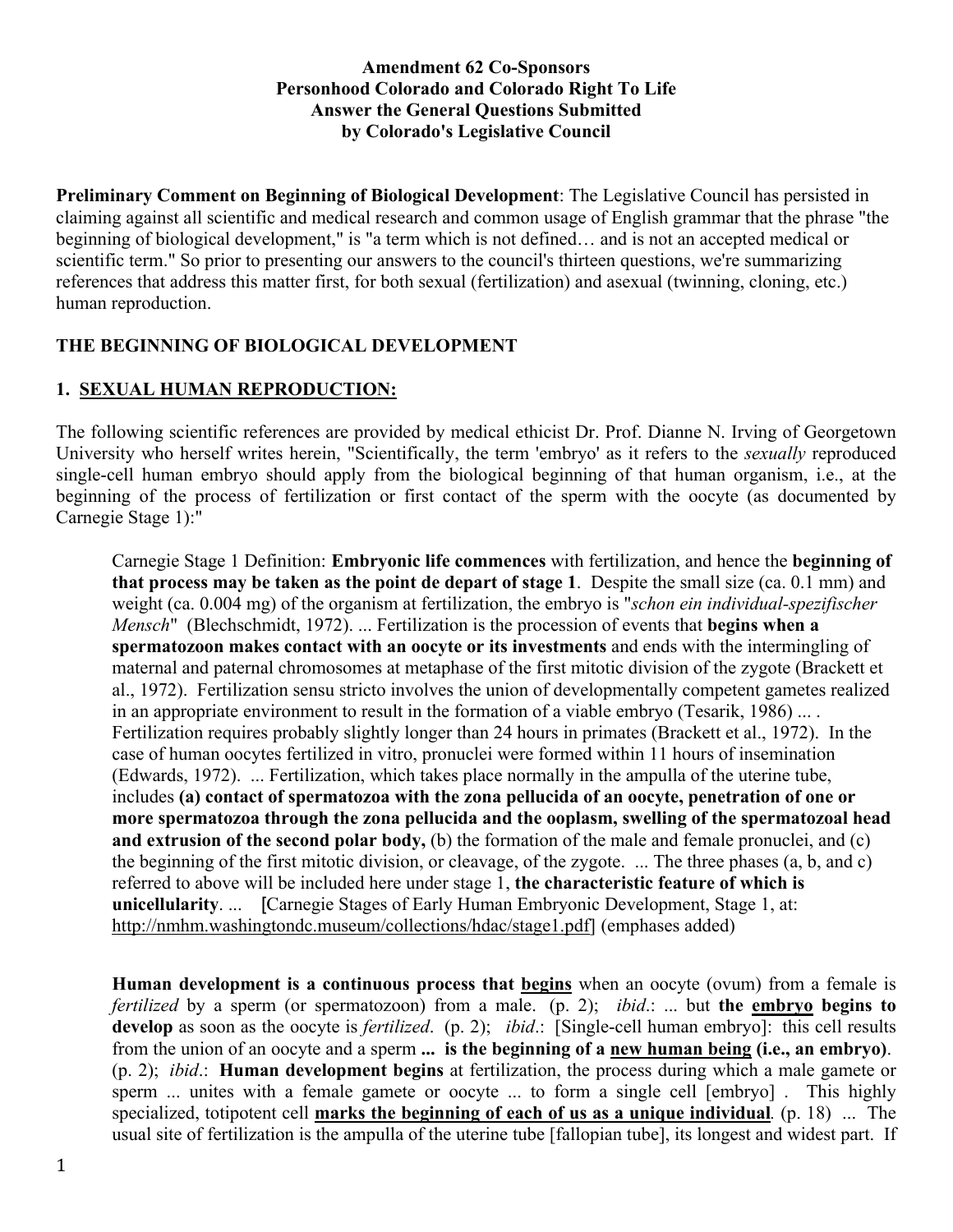the oocyte is not fertilized here, it slowly passes along the tube to the uterus, where it degenerates and is reabsorbed. Although fertilization may occur in other parts of the tube, it does not occur in the uterus. ... The embryo's chromosomes sex is determined at fertilization by the kind of sperm (X or Y) that fertilizes the ovum; hence it is the father rather than the mother whose gamete determines the sex of the embryo. [Keith Moore and T.V.N. Persaud, *The Developing Human: Clinically Oriented Embryology* (6th ed. only) (Philadelphia: W.B. Saunders Company, 1998), p. 37] (emphases added)

**Human pregnancy begins** with the fusion of an egg and a sperm. (p. 3); ... finally, the fertilized egg, now properly called an embryo, must make its way into the uterus (p. 3); ... The sex of the future embryo is determined by the chromosomal complement of the spermatozoon ... Through the mingling of maternal and paternal chromosomes, the [embryo] is a genetically unique product of chromosomal reassortment ... [Bruce M. Carlson, *Human Embryology and Developmental Biology* (St. Louis, MO: Mosby, 1994), p. 31; ibid, Carlson 1999, pp., 2, 23, 27, 32] (emphasis added)

In this text, we begin our description of the developing human with the formation and differentiation of the male and female sex cells or gametes, which will unite at fertilization to **initiate the embryonic development of a new individual**. ... Fertilization takes place in the oviduct [not the uterus]... resulting in the formation of an [embryo] containing a single diploid nucleus. **Embryonic development is considered to begin at this point**. (p. 1); ... [William J. Larsen, *Human Embryology* (New York: Churchill Livingstone, 1997), p. 17] (emphases added)

Fertilization is an important landmark because, under ordinary circumstances, **a new, genetically distinct human organism is thereby formed**. (p. 5); *ibid*.: *Fertilization* is the procession of events that begins when a spermatozoon *makes contact* with a secondary oocyte or its investments ... (p. 19); *ibid.*: "The *ill-defined and inaccurate term pre-embryo*, which includes the embryonic disc, is said either to end with the appearance of the primitive streak or ... to include neurulation. *The term is not used in this book*. [Ronan O'Rahilly and Fabiola Muller, *Human Embryology & Teratology* (New York: Wiley-Liss, 1994), p. 55] (emphases added)

#### **2. ASEXUAL HUMAN REPRODUCTION**

**Definition of asexual human reproduction:** For example: "…**genetically identical twins are clones** who happened to have received exactly the same set of genetic instructions from two donor individuals, a mother and a father. A form of animal cloning can also occur as a result of artificial manipulation to bring about a type of **asexual reproduction**. The genetic manipulation in this case uses nuclear transfer technology: a nucleus is removed from a donor cell then transplanted into an oocyte whose own nucleus has previously been removed. **The resulting 'renucleated' oocyte can give rise to an individual** who will carry the nuclear genome of only one donor individual, unlike genetically identical twins. ... Nuclear transfer technology was first employed in embryo cloning, in which the donor cell is derived from an early embryo, and has been long established in the case of amphibia. ... Wilmut et al (1997) reported successful cloning of an adult sheep. For the first time, an adult nucleus had been **reprogrammed to become totipotent once more, just like the genetic material in the fertilized oocyte** from which the donor cell had ultimately developed. ... Successful cloning of adult animals has forced us to accept that genome modifications once considered irreversible can be reversed and that **the genomes of adult cells can be reprogrammed by factors in the oocyte to make them totipotent once again."** [Tom Strachan and Andrew P. Read, *Human Molecular Genetics 2* (New York: John Wiley & Sons, Inc, 1999), pp. 508-509) (emphases added)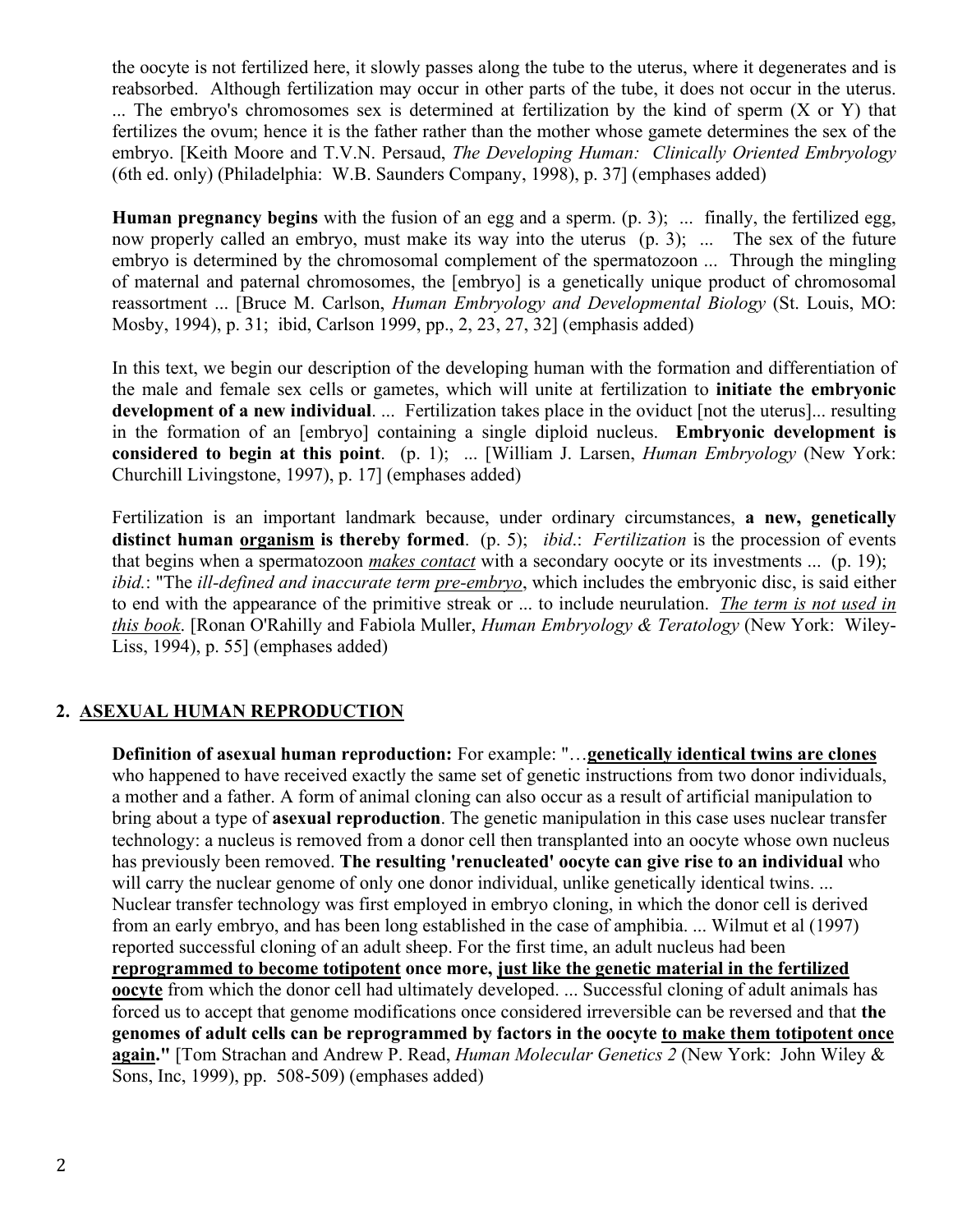## **COUNCIL QUESTIONS**

#### **1. What do you consider to be the most important points that voters should know about the amendment?**

The protection of innocent human beings is the paramount purpose of government.

Yet, under the current state of Colorado law, a human being is not considered a person until after they are born (C.R.S. 18-3-101) This discriminatory definition of the term "person" has created an entire class of innocent human beings who are helpless in the eyes of the law.

The Personhood Amendment seeks to rectify this grave injustice by applying the common sense definition of the term "person," as used in Black's Law Dictionary 1178 (8th ed. 2004), that a "person" is quite simply "[a] human being," to those sections of the Colorado Bill of Rights that concern the fundamental rights of all persons.

Furthermore, the Personhood Amendment will clarify that there is no point in the biological development of a human being, when that human being is not a person worthy of human rights and dignity under the law of Colorado.

#### **2. What information do you think should be included in the background section of the ballot analysis?**

We would like the background section of the ballot analysis to point out that under Colorado law, Due Process of Law (Section 25) includes Equal Protection.

Equal protection means that Colorado must apply the law equally and cannot give preference to one person or class of persons over another.

Since 1980, the Colorado Supreme Court has interpreted Section 25 to guarantee equal protection of the laws under rules very similar to those applied under the federal Equal Protection Clause. Whereas, Colorado cannot define the meaning of the term "person" under the federal Equal Protection Clause, it can define it for purposes of applying the equal protection of Colorado state laws. (Heninger v. Charnes, 613 P.2d 884, 886 n.3 (Colo. 1980).

Lastly, in the "Arguments For" section of the 2008 Blue Book for Amendment 48, it was listed that "Currently these rights are not given until birth". As the rights we are dealing with are inalienable rights, they could never be given or taken away, so we prefer the word that is used be "recognized" so that currently these inalienable rights are not recognized until after birth.

#### **3a. If the amendment were to pass, how do you think its effects would be implemented?**

When the Personhood Amendment passes, the amended constitution would require that the Colorado Supreme Court apply the constitutionally mandated definition of the term "person" to all sections of the Colorado Revised Statutes that affect equality of justice, inalienable rights, and due process of law (including equal protection) when challenged.

A specific example of how the amendment could be implemented would be through litigation similar to that of the Colorado vs. Logan Lage case (08CA0617), where the Colorado Court of Appeals held that C.R.S. 18-3-101 did not apply to preborn children, and therefore the state was not allowed to prosecute the defendant on a count of homicide for killing an 8.5 month old preborn child. When the amendment passes, 18-3-101 would have to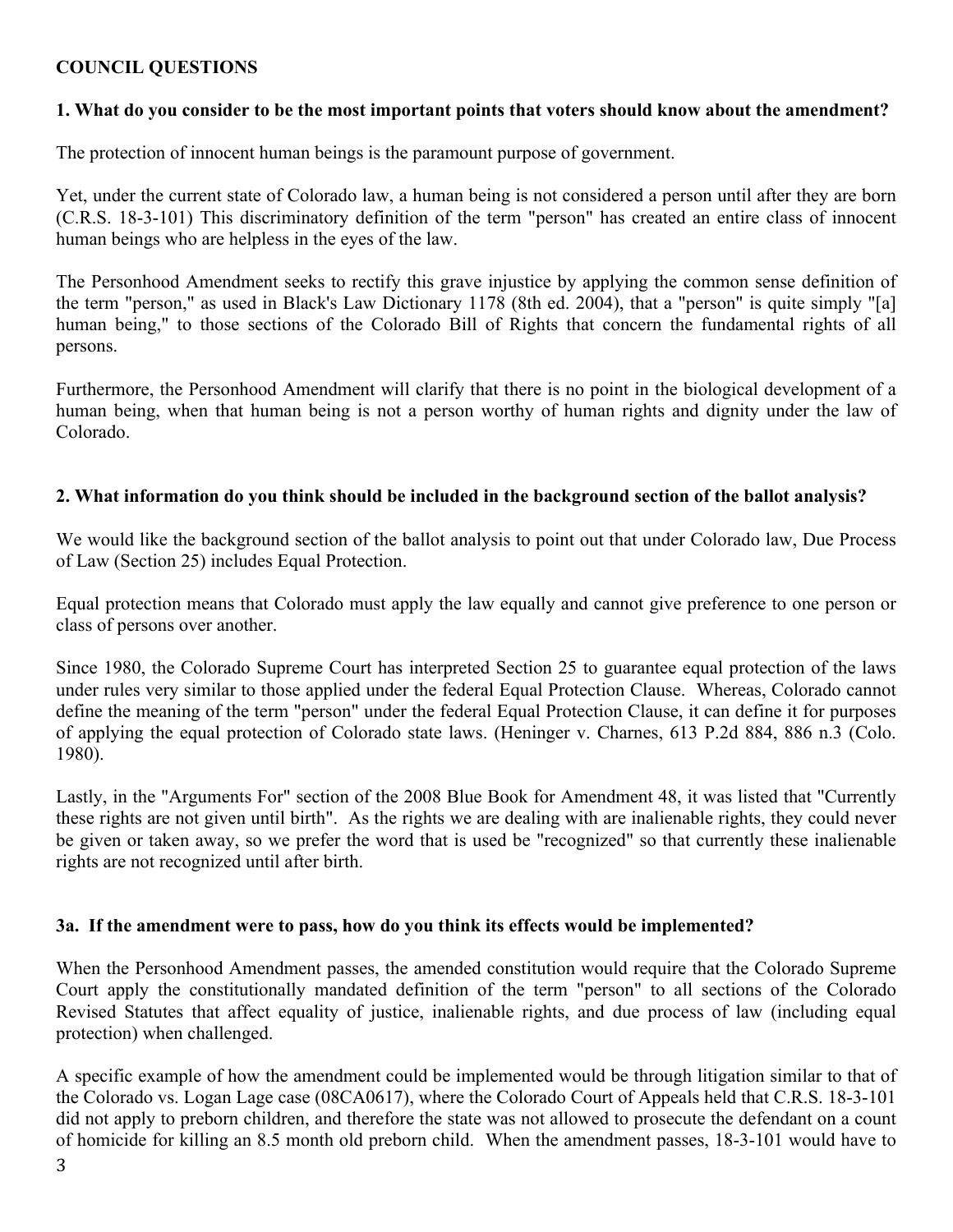be reconciled with the new definition of the term person so that the protection of the law applies equally to preborn human beings as it does to born human beings.

Another method of implementation would be for a father whose child is in danger of being killed in utero, to challenge the constitutionality of 18-3.5-102 as a violation of Sections 3, 5, and 25 of the Colorado Constitution. The text of the statute defining the unlawful termination of a pregnancy contains the following exclusion, which the court would now have to hold violates the state constitution as amended:

"Nothing in this article shall permit the prosecution of a person for providing medical treatment, including but not limited to an abortion, in utero treatment, or treatment resulting in live birth, to a pregnant woman for which the consent of the pregnant woman, or a person authorized by law to act on her behalf, has been obtained or for which consent is implied by law."

#### **3b. What examples might be used to illustrate the effects of the amendment?**

Colorado law prohibits the intentional killing of an innocent person. So the illegality and unconstitutionality of abortion will be evident. All businesses that specialize in the killing of human beings before birth would be outlawed. Ethical standards that currently allow the intentional killing of one human being at the request of another would have to be reformed. "Research" and "medical treatments" that result in the intentional killing of human beings would be proscribed by law.

#### **Do you foresee any unintended consequences if the amendment were to pass?**

No. The law already recognizes the preborn child as possessing property, inheritance, and certain entitlement rights (such as Social Security benefits) before birth, so that the peripheral effect of the Personhood Amendment would not unsettle the law outside of the area of intentional killing. Furthermore, for nearly two hundred years of American history, the child in the womb was considered a person with vested rights, and yet when abortion was mandated upon the states by the United States Supreme Court there was no legislative quagmire. If there was no chaos when the preborn child was stripped of its personhood, there should be none when the preborn child's rights are again recognized.

#### **5. How do you think the term "the beginning of the biological development of [a] human being" should be described in the analysis? How would you differentiate that term from other terms such as fertilization or conception?**

The term "the beginning of the biological development of [a] human being" should be described **an inclusive term used for the purpose of protecting the human rights of all living innocent human beings – not just some of them.** Thus, even the youngest and most vulnerable human beings would be protected from the moment they begin to exist as human *organisms*. Such protection is based on the *nature* of the human organism *as a human being*, rather than on various popular psychological or physical functions, including the ability to survive on one's own, criteria that could really only be attributed to "normal" adult human beings. The term would not include mere human cells -- only human organisms (including the single-cell human organism). It would also not include non-human animals.

Since the **purpose of the term is to include all living innocent human beings**, the terms "fertilization" and "conception" would not suffice, and would essentially lead to legal loopholes. As has been known scientifically for over a hundred years, human beings can be reproduced both sexually and asexually. The term **"fertilization"** applies only to human sexual reproduction, and would thus not cover all asexually reproduced human beings (including *naturally occurring* human identical twins reproduced within a woman's body). The term **"conception"** would likewise refer to human sexual reproduction only. Further, in many states, the term "conception" is already legally defined as "beginning at implantation" (5-7 days post-fertilization), rather than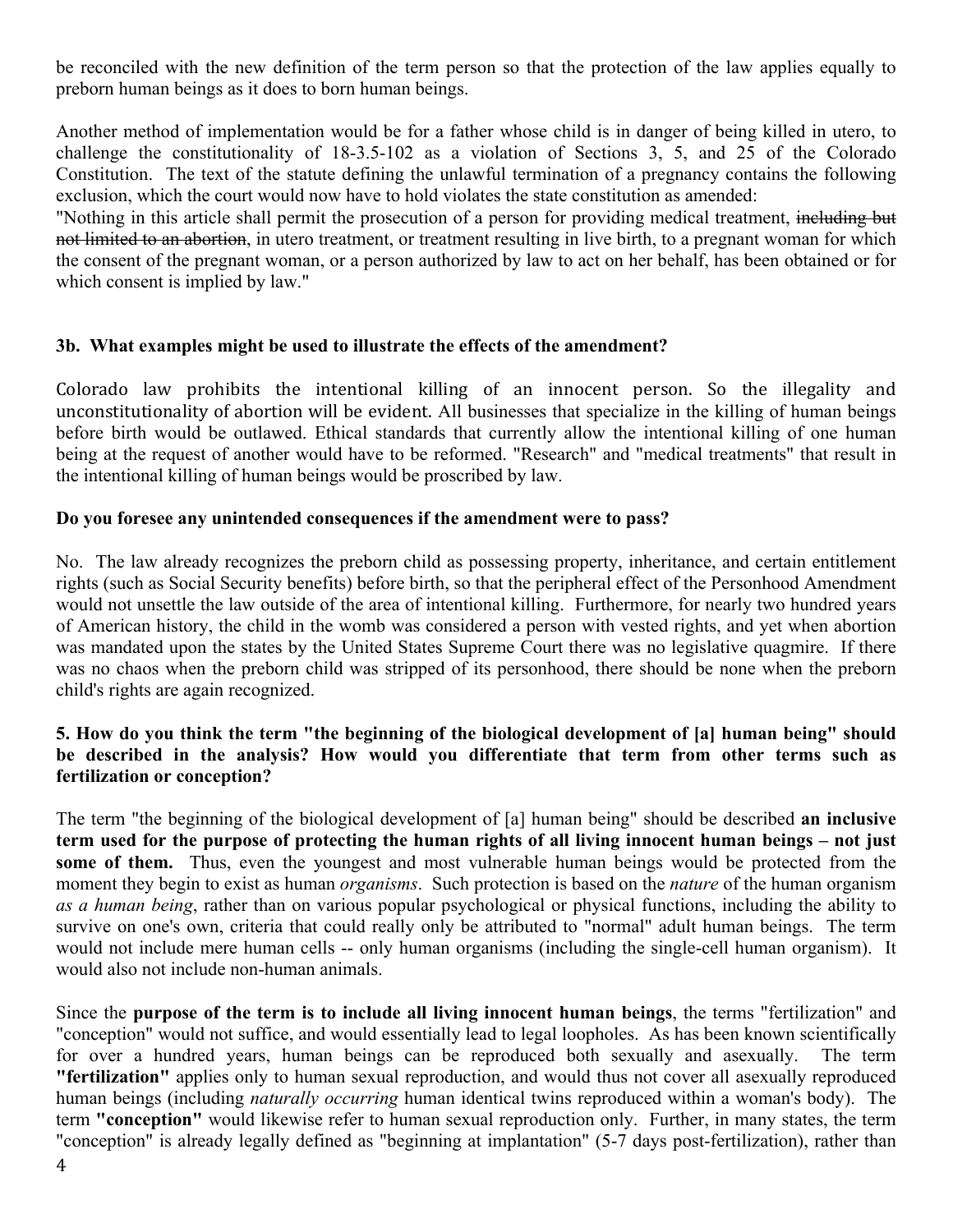as "beginning at fertilization". The 5-7 day old human embryo reproduced sexually and already existing for almost a week would not be covered by such legislation. Thus, the terms "fertilization" and "conception" would not cover any human beings asexually reproduced, and in some states would not cover even sexually reproduced human beings until after implantation.

### **6. How do you think that the moment at which "the beginning of the biological development of [a] human being" would be determined? What effects would the method of determination have on the implementation of the law?**

Scientifically, it is quite simple to determine when a human being begins to exist, and techniques for accomplishing this have been used for many decades in many fields of medical and scientific endeavor. **The scientific basis for these tests and assays is that a thing acts or functions according to "what" it is, or the "kind" of thing it is.** Thus, e.g., there are many scientific tests and assays that can detect when specifically *human* proteins and enzymes are produced that only a human *organism* is capable of producing. Mere human "cells" that are not human organisms could not produce these same specifically human proteins and enzymes; they could produce only limited number of mere "cell" proteins and enzymes. For example, the single-cell human organism is capable of producing specifically human proteins and enzymes immediately when he/she begins to exist, whereas a normal human somatic cell is only capable of producing a very limited number and kind of proteins and enzymes. Again, a human sperm or human oocyte can only produce proteins and enzymes peculiar to their roles as sperm or oocyte.

These tests and assays are already used routinely in many private and state laboratories and clinics, so such determinations would create no burden to the implementation of the law.

#### **7. What information would you provide to help voters better understand the term "the beginning of the biological development of [a] human being"?**

The tiniest boys and girls (since gender is established immediately), from the beginning of their existence, will not be protected. Voters are already wary of how legal loopholes have been used in the law for years for purposes of leaving out of consideration or for discriminating against certain classes of human beings on the basis of sex, physical and/or mental dependency or abilities, race, etc. – and age. As noted above, the term "the beginning of the biological development of [a] human being" is used in order to guarantee to the voters that such legal loopholes will no longer be used to deny inherent human rights to any class of human beings. Voters might consider the logical consequences of defining a "person" only in terms of his/her *current ability to survive on his or her own*. This mis-definition of "person" would automatically leave out of "personhood" even the following *adult* human beings: the mentally ill, the mentally retarded, the psychologically damaged, the comatose, severe drug addicts, the frail elderly, those with severe nerve damage, paraplegics, etc. Unless the term "person" is defined in terms of the nature of a human being from the first moment of his/her existence, then such psychological or physical mis-definitions of a "person" as noted would clearly leave more innocent human beings, including many adults, out of "personhood" than many voters realize.

#### **8. Are there specific terms that you believe should or should not be used in the ballot analysis, such as fertilized egg, fetus, embryo, zygote, pre-born, unborn, etc.? Please explain your reasoning concerning the use of such terms.**

I have noted below both scientifically accurate and scientifically inaccurate terms, and have provided specific objective scientific references from internationally accepted and recognized human embryology and human molecular genetics texts for those terms that voters might not be familiar with or that are often mis-defined.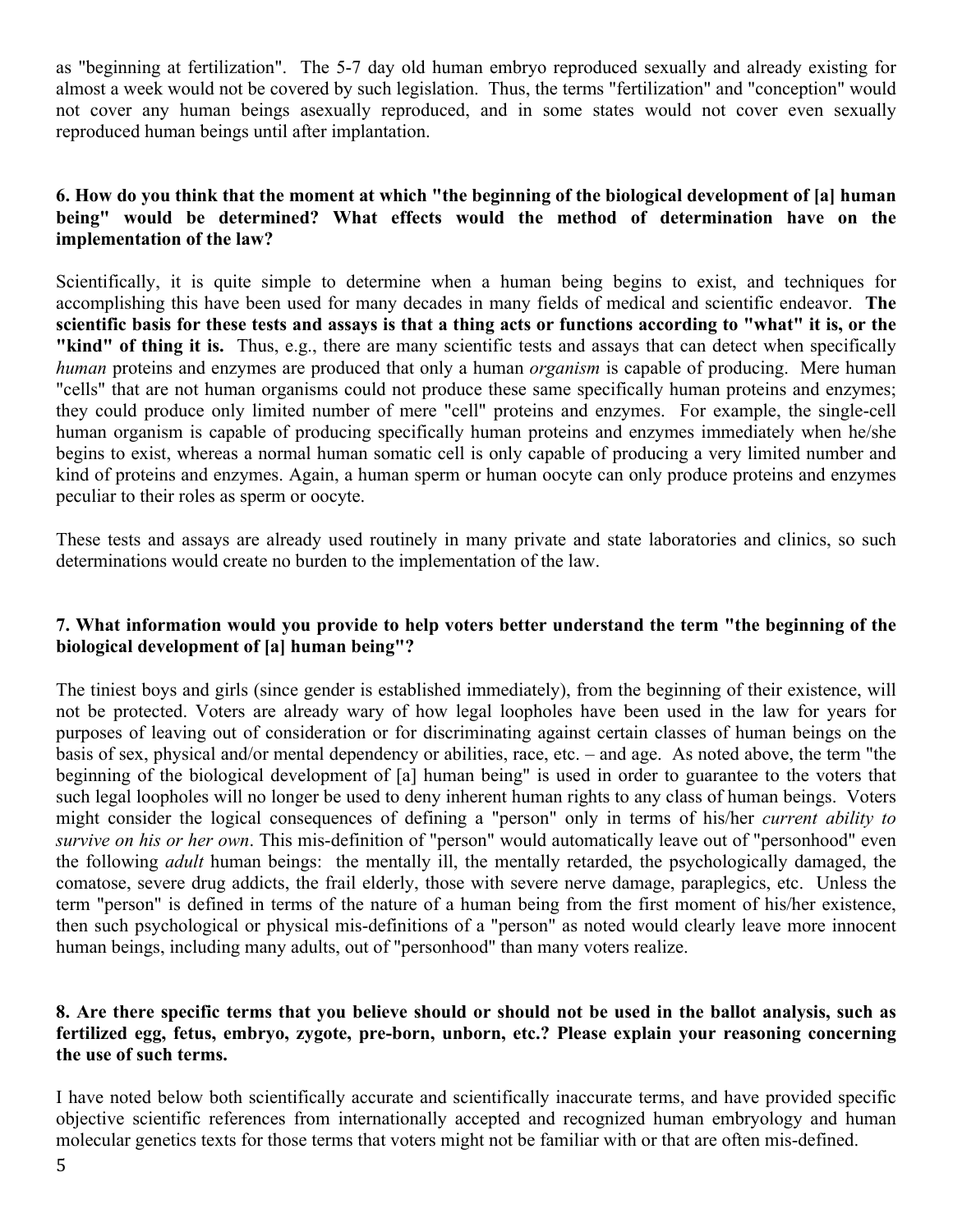\*\* As noted above, **the terms "fertilization" and "conception" should not be used** in the ballot analysis, as they would fail to cover all asexually reproduced human beings, as well as many sexually reproduced human beings. The analysis should include both sexually and asexually reproduced human beings.

\*\* The term "**human personhood"** means the legal recognition of every human being's full status as a human person, including all the rights that accrue thereto, that applies to all human beings, irrespective of age, health, function, physical or mental dependency or method of reproduction, from the beginning of their biological development as human beings.

As noted above, the term **"person"** is defined on the basis of "what" something is – its nature – rather than on any specific psychological or physical functions or abilities that would apply only to "normal" adult human beings. The term "person" should also not be defined as **a "potential" or "possible" human being**. Rather, it applies to an already existing human being. Nor should the term "person" apply to any **non-human animals** (such as apes, dogs, pigs, chickens, etc.).

**\*\*** The term **"human being"** is defined as any organism, including the single-cell human embryo, irrespective of the method of reproduction, who possesses a genome specific for and consistent with an individual member of the human species.

**\*\*** The term **"human organism"** is defined as **a**n individual living human being, including the single-cell human embryo, who can react to stimuli, reproduce, grow, and maintain homeostasis.

**\*\*** The term **"human cell"** is defined as the structural, functional and biological unit of all human organisms; a part of a larger whole, with restricted function and role.

**\*\*** The term **"human genome"** is defined as the *total amount of nuclear and extra-nuclear DNA genetic material* that constitutes an organism as an individual member of the human species — including the single-cell human embryo. [See quotes from human molecular genetics texts]:

Tom Strachan and Andrew P. Read, *Human Molecular Genetics 2* (New York: John Wiley & Sons, Inc, 1999): "The **human genome** is the term used to describe the **total genetic information (DNA content) in human cells. It really comprises two genomes:** a complex **nuclear** genome ... , and a simple **mitochondrial** genome ... Mitochondria possess their own ribosomes and the few polypeptideencoding genes in the mitochondrial genome produce mRNAs which are translated on the mitochondrial ribosomes. (p. 139); In animal cells, **DNA is found in both the nucleus and the mitochondria**. (p. 10); The mitochondria also have ribosomes and a limited capacity for protein synthesis." (p. 18)

Benjamin Lewin, *Genes VII* (New York: Oxford University Press, 2000): "A **genome** consists of **the entire set of chromosomes for any particular organism**, and therefore comprises a series of DNA molecules, each of which contains a series of many genes. The ultimate definition of a genome is to determine the sequence of the DNA of each chromosome. (p. 4); ... **Genes not residing within the nucleus are generally described as extranuclear**; they are transcribed and translated in the same organelle compartment (mitochondrion or chloroplast) in which they reside. By contrast, nuclear genes are expressed by means of cytoplasmic protein synthesis." (p. 81)

\*\* The term **"fertilized egg"** is a scientific misnomer, is very misleading, and should not be used. A "fertilized egg" is no longer an "egg"; it is a new existing single-cell human organism, a human being, a human embryo at Stage 1 of the *Carnegie Stages of Early Human Embryonic Development*. Speaking of term that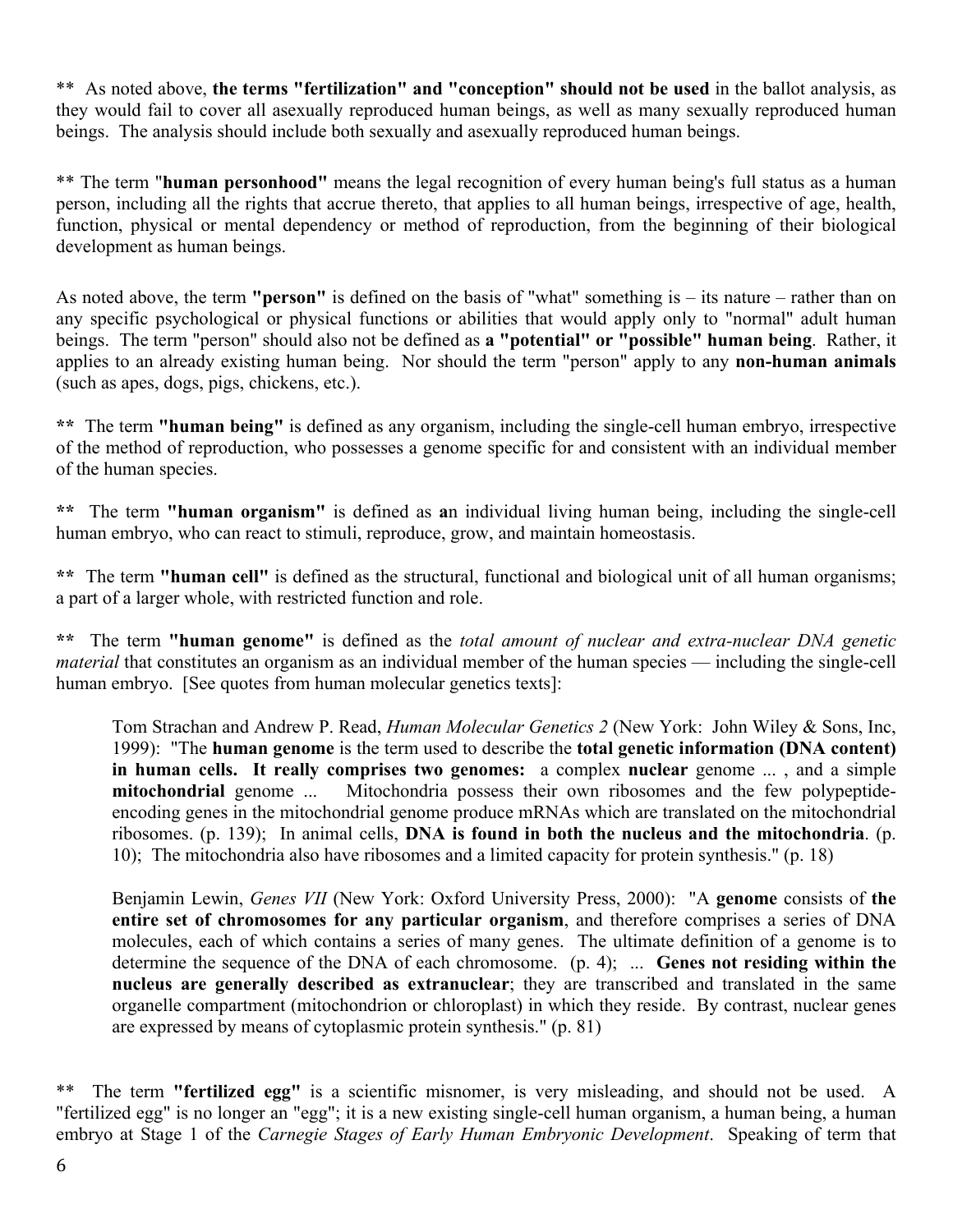have "no scientific usefulness":

**The term "egg" is best reserved for a nutritive object frequently seen on the breakfast table.**  (emphases added, see the *Carnegie Stages of Early Human Embryonic Development*  http://nmhm.washingtondc.museum/collections/hdac/stage1.pdf)

\*\* Scientifically, there is **no such thing as a "pre-embryo"**, and the term should not be used. The term was formally rejected by the international nomenclature committee on human embryology years ago. [See Ronan O'Rahilly and Fabiola Muller, *Human Embryology & Teratology* (New York: Wiley-Liss, 2001, pg. 88)]:

The term **'pre-embryo'** is not used here for the following reasons: (1) it is ill-defined because it is said to end with the appearance of the primitive streak or to include neurulation; (2) it is inaccurate because purely embryonic cells can already be distinguished after a few days, as can also the embryonic (not preembryonic!) disc; (3) it is unjustified because the accepted meaning of the word embryo includes all of the first 8 weeks; (4) it is equivocal because it may convey the erroneous idea that a new human organism is formed at only some considerable time after fertilization; and (5) it was introduced in 1986 'largely for public policy reasons' (Biggers).

\*\* The term "**human embryo"** defines all human beings from the beginning of the embryonic phase of their biological development through eight weeks of development, irrespective of age, health, function, physical or mental **ability, disability or dependence**, or method of reproduction, whether *in vivo* or *in vitro*.

Scientifically, the term **"embryo"** as it refers to the *sexually* reproduced single-cell human embryo should apply from the biological beginning of that human organism, i.e., at the *beginning* of the process of fertilization or first contact of the sperm with the oocyte (as documented by Carnegie Stage 1). It should not apply *only* to the later single-cell embryo developed at the end of the process of fertilization, i.e., the **"zygote"**. The term "zygote" applies only to the developing human being at Stage 1c of the Carnegie Stages. Before the formation of the "zygote" the developing human embryo is referred to at Stage 1a as the "penetrated oocyte", and at Stage 1b as the "ootid". [See Stage 1 of the *Carnegie Stages of Early Human Embryonic Development*, at: http://nmhm.washingtondc.museum/collections/hdac/stage1.pdf]:

**Embryonic** life commences with fertilization, and hence **the beginning of that process may be taken as the** *point de depart* **of stage 1**. Despite the small size (ca. 0.1 mm) and weight (ca. 0.004 mg) of the **organism** at fertilization, the **embryo** is "*schon ein individual-spezifischer Mensch"* (Blechschmidt, 1972). ... Fertilization is the procession of events that begins when a spermatozoon makes contact with an oocyte or its investments and ends with the intermingling of maternal and paternal chromosomes at metaphase of the first mitotic division of the zygote (Brackett et al., 1972). Fertilization *sensu stricto* involves the union of developmentally competent gametes realized in an appropriate environment to result in the formation of an **embryo** (Tesarik, 1986) ... Fertilization, **which takes place normally in the ampulla of the uterine tube**, includes (a) contact of spermatozoa with the zona pellucida of an oocyte, penetration of one or more spermatozoa through the zona pellucida and the ooplasm, swelling of the spermatozoal head and extrusion of the second polar body, (b) the formation of the male and female pronuclei, and (c) the beginning of the first mitotic division, or cleavage, of the zygote. ... **The three phases (a, b, and c) referred to above will be included here under stage 1, the characteristic feature of which is unicellularity**. (emphases added)

As scientifically documented by all human molecular genetics texts, the term **"embryo"** as it refers to the *sexually* reproduced human embryo should apply from the biological beginning of that human organism, i.e., when the state of differentiation of the DNA in a mere cell/s has reverted to that of an embryonic organism (rather than just a "cell"). [See, e.g., Tom Strachan and Andrew P. Read, *Human Molecular Genetics 2* (New York: John Wiley & Sons, Inc, 1999), pp. 508-509]: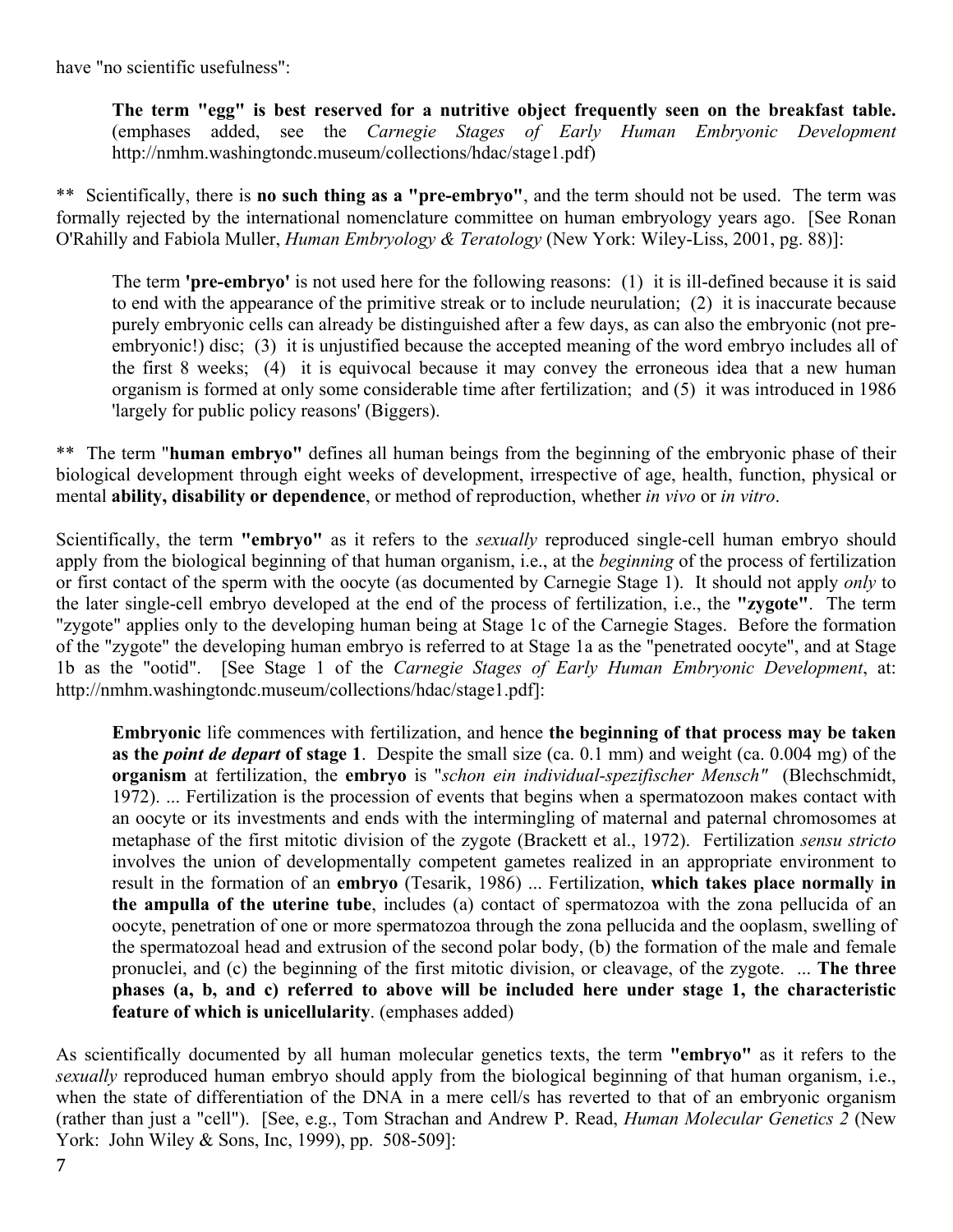**Animal clones occur naturally as a result of [i.e., derived from] sexual reproduction. For example, genetically identical twins are clones who happened to have received exactly the same set of genetic instructions from two donor individuals, a mother and a father.** A **form of animal cloning** can also occur as a result of artificial manipulation to bring about a type of **asexual reproduction**. The genetic manipulation in this case uses **nuclear transfer technology**: a nucleus is removed from a donor cell then transplanted into an oocyte whose own nucleus has previously been removed. The resulting 'renucleated' oocyte can give rise to an individual who will carry the nuclear genome of only one donor individual, unlike genetically identical twins. **The individual providing the donor nucleus and the individual that develops from the 'renucleated' oocyte are usually described as "clones", but it should be noted that they share only the same nuclear DNA; they do not share the same mitochondrial DNA, unlike genetically identical twins**. ... Wilmut et al (1997) reported successful cloning of an adult sheep. For the first time, **an adult nucleus had been reprogrammed to become totipotent once more, just like the genetic material in the fertilized oocyte from which the donor cell had ultimately developed.** ... Successful cloning of adult animals has forced us to accept that genome modifications once considered irreversible can be reversed and that **the genomes of adult cells can be reprogrammed by factors in the oocyte to make them totipotent once again.** (emphases added)

The term **"embryo"** should also apply to all developing human beings from their biological beginning through 8 weeks of development, whether *in vivo* or *in vitro*, whether sexually or asexually reproduced. The term "fetus' should apply to all developing human beings from the beginning of 9 weeks of development through birth. [See Ronan O'Rahilly and Fabiola Muller, *Human Embryology & Teratology* (New York: Wiley-Liss, 1994), p. 55]:

Prenatal life is conveniently divided into two phases: the embryonic and the fetal. The embryonic period proper during which the vast majority of the named structures of the body appear, occupies the first 8 postovulatory weeks. ... [T]he fetal period extends from 9 weeks to birth.

\*\* The term "**human fetus"** defines all human beings from the beginning of the fetal period of their biological development (the beginning of nine weeks) through birth; irrespective of age, health, function, physical or mental **ability, disability or dependence**, or method of reproduction, whether *in vivo* or *in vitro*.

\*\* A woman is normally **"pregnant"** with a new human embryo when fertilization has taken place within her fallopian tube. It is only when a woman undergoes artificial reproductive techniques that she is "pregnant" when an already existing embryo is implanted into her uterus. [See the following human embryology texts describing human *sexual* reproduction]:

**Human development is a continuous process that begins** when an oocyte (ovum) from a female is *fertilized* by a sperm (or spermatozoon) from a male. (p. 2); *ibid*.: ... but **the embryo begins to develop** as soon as the oocyte is *fertilized*. (p. 2); *ibid*.: [Single-cell human embryo]: this cell results from the union of an oocyte and a sperm **... is the beginning of a new human being (i.e., an embryo)**. (p. 2); *ibid*.: **Human development begins** at fertilization, the process during which a male gamete or sperm ... unites with a female gamete or oocyte ... to form a single cell [embryo] . This highly specialized, totipotent cell **marks the beginning of each of us as a unique individual***.* (p. 18) ... The usual site of fertilization is the ampulla of the uterine tube [fallopian tube], its longest and widest part. If the oocyte is not fertilized here, it slowly passes along the tube to the uterus, where it degenerates and is reabsorbed. Although fertilization may occur in other parts of the tube, it does not occur in the uterus. ... The embryo's chromosomes sex is determined at fertilization by the kind of sperm (X or Y) that fertilizes the ovum; hence it is the father rather than the mother whose gamete determines the sex of the embryo. [Keith Moore and T.V.N. Persaud, *The Developing Human: Clinically Oriented Embryology* (6th ed. only) (Philadelphia: W.B. Saunders Company, 1998), p. 37].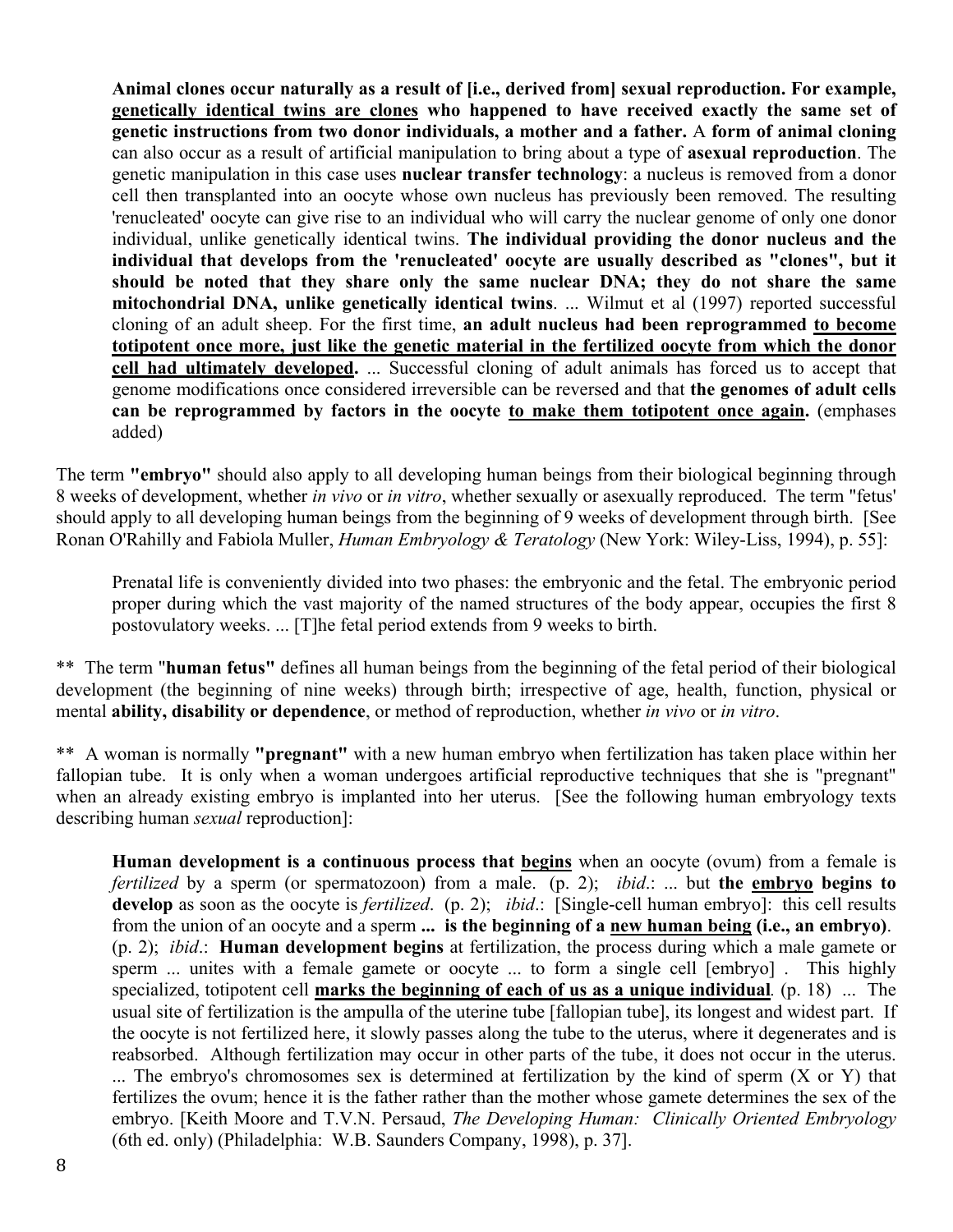**Human pregnancy begins** with the fusion of an egg and a sperm. (p. 3); ... finally, the fertilized egg, now properly called an embryo, must make its way into the uterus (p. 3); ... The sex of the future embryo is determined by the chromosomal complement of the spermatozoon ... Through the mingling of maternal and paternal chromosomes, the [embryo] is a genetically unique product of chromosomal reassortment ... [Bruce M. Carlson, *Human Embryology and Developmental Biology* (St. Louis, MO: Mosby, 1994), p. 31; ibid, Carlson 1999, pp., 2, 23, 27, 32]

In this text, we begin our description of the developing human with the formation and differentiation of the male and female sex cells or gametes, which will unite at fertilization to **initiate the embryonic development of a new individual**. ... Fertilization takes place in the oviduct [not the uterus]... resulting in the formation of an [embryo] containing a single diploid nucleus. **Embryonic development is considered to begin at this point**. (p. 1); ... [William J. Larsen, *Human Embryology* (New York: Churchill Livingstone, 1997), p. 17].

Fertilization is an important landmark because, under ordinary circumstances, **a new, genetically distinct human organism is thereby formed**. (p. 5); *ibid*.: *Fertilization* is the procession of events that begins when a spermatozoon *makes contact* with a secondary oocyte or its investments ... (p. 19); *ibid.*: "The *ill-defined and inaccurate term pre-embryo*, which includes the embryonic disc, is said either to end with the appearance of the primitive streak or ... to include neurulation. *The term is not used in this book* [Ronan O'Rahilly and Fabiola Muller, *Human Embryology & Teratology* (New York: Wiley-Liss, 1994), p. 55].

Carnegie Stage 1 Definition: **Embryonic life commences** with fertilization, and hence the **beginning of that process may be taken as the point de depart of stage 1**. Despite the small size (ca. 0.1 mm) and weight (ca. 0.004 mg) of the organism at fertilization, the embryo is "schon ein individual-spezifischer Mensch" (Blechschmidt, 1972). ... Fertilization is the procession of events that **begins when a spermatozoon makes contact with an oocyte or its investments** and ends with the intermingling of maternal and paternal chromosomes at metaphase of the first mitotic division of the zygote (Brackett et al., 1972). Fertilization sensu stricto involves the union of developmentally competent gametes realized in an appropriate environment to result in the formation of a viable embryo (Tesarik, 1986) ... . Fertilization requires probably slightly longer than 24 hours in primates (Brackett et al., 1972). In the case of human oocytes fertilized in vitro, pronuclei were formed within 11 hours of insemination (Edwards, 1972). ... Fertilization, which takes place normally in the ampulla of the uterine tube, includes **(a) contact of spermatozoa with the zona pellucida of an oocyte, penetration of one or more spermatozoa through the zona pellucida and the ooplasm, swelling of the spermatozoal head and extrusion of the second polar body,** (b) the formation of the male and female pronuclei, and (c) the beginning of the first mitotic division, or cleavage, of the zygote. ... The **three phases (a, b, and c) referred to above will be included here under stage 1,** the characteristic feature of which is unicellularity. ... [Carnegie Stages of Early Human Embryonic Development, Stage 1, at: http://nmhm.washingtondc.museum/collections/hdac/stage1.pdf]

\*\* Some continue to try to explain the early development of human embryos and human fetuses in terms of the **"biogenetics law"**. There is no such thing as the "biogenetics law", and the term has been formally scientifically rejected for decades. [See Ronan O'Rahilly and Fabiola Muller, *Human Embryology & Teratology* (3rd ed.)(New York: Wiley-Liss, 2001), pg. 16]:

**Recapitulation, the So-Called Biogenetic Law**. The theory that successive stages of individual development (ontogeny) correspond with ({recapitulate") successive adult ancestors in the line of *evolutionary descent* (phylogeny) became popular in the nineteenth century as the so-called biogenetic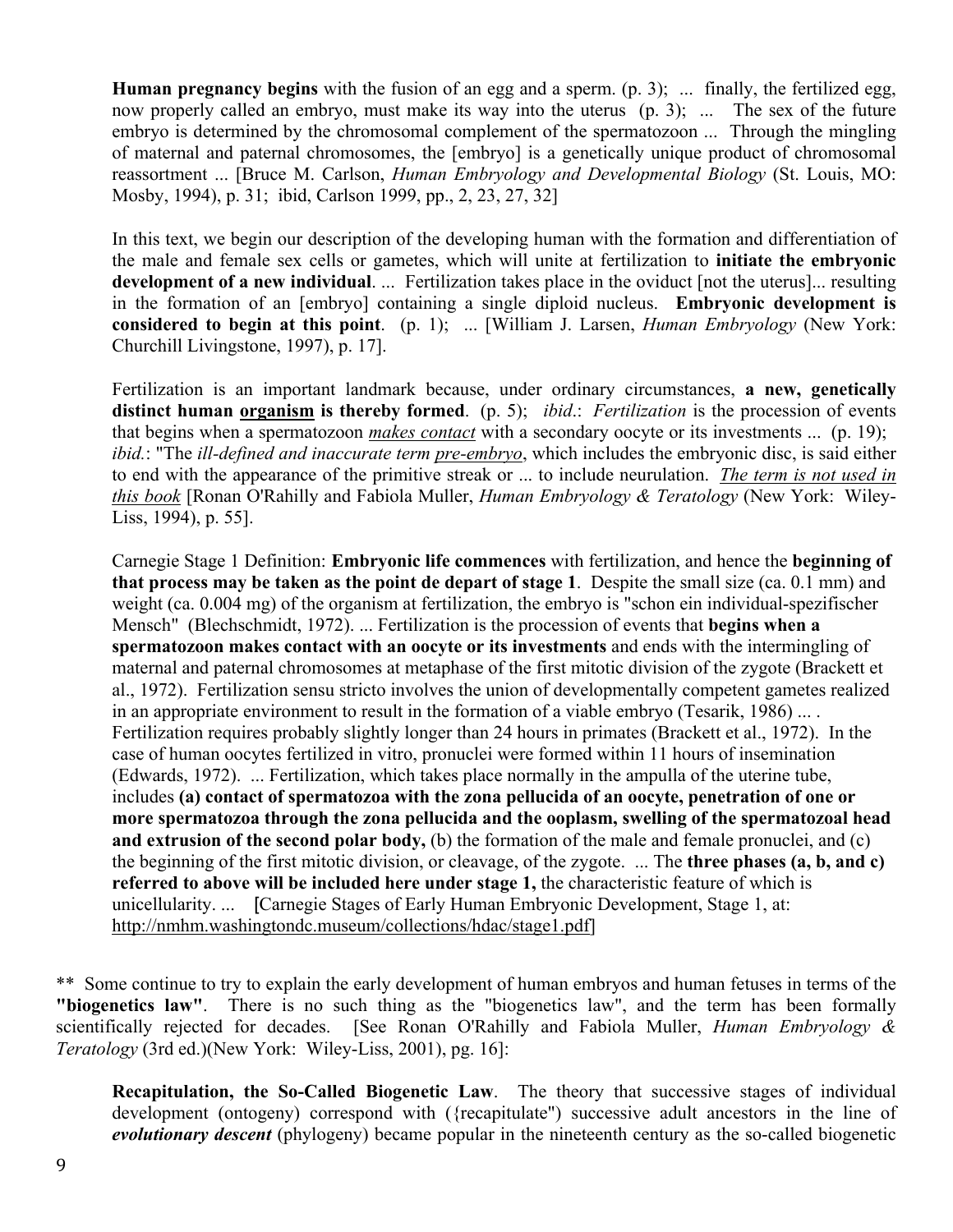law. **This theory of recapitulation, however, has had a "regrettable influence on the progress of embryology**" (G. de Beer). ... According to the "laws" of von Baer, general characters (e.g., brain, notochord) appear in development earlier than special characters (e.g., limbs, hair). Furthermore, during its development an animal departs more and more from the form of other animals. Indeed, the early stages in the development of an animal are not like the adult stages of other forms but resemble only the early stages of those animals. The pharyngeal clefts of vertebrate embryos, for example, are neither gills nor slits. Although a fish elaborates this region into gill slits, in reptiles, birds, and mammals it is converted into such structures as the tonsils and the thymus. (emphases added)

## **9. What are the strongest arguments in favor of the amendment (in order of priority)?**

 The Personhood Amendment will recognize in law the fact that all human beings are created equal and are possessed of certain inalienable rights. The fact that these rights are inalienable means that the government has committed a grave miscarriage of justice in stripping away the rights of an entire class of human beings. The Personhood Amendment will rectify this error by restoring the protection of the law to all human beings at every stage of their biological development.

 The Personhood Amendment will end abortion, and outlaw only those chemicals, procedures, and research that intentionally destroy human beings. It will also force the medical community, pharmaceutical companies, abortion proponents, and population control advocates to honestly categorize chemicals as either contraceptive, in which case the amendment would not affect them, or abortifacients in which case the amendment would prohibit them.

 In 2009, Colorado Court of Appeals Judge Connelly wrote that the definition of the word "person" is "an area that cries out for new legislation." Currently the law does not protect the preborn child against crimes against their person, but it does allow them certain property, inheritance, and other rights. Far from introducing uncertainty into the interpretation of the law, the Personhood Amendment would simplify the interpretation of our laws invalidating any law that discriminates against a human being in the exercise of their fundamental rights simply because of their age or stage of development.

#### **10. What are the strongest arguments against the amendment (in order of priority)?**

It will end the lucrative business of abortion.

It will limit the ability of individuals, including irresponsible fathers, rapists, and perpetrators of incest, from using abortion as a method of delayed contraception.

It will limit the ability of a born person from getting away with the killing of a preborn person.

#### **11. Are you aware of other entities that will likely support the amendment? Oppose the amendment?**

**Support:** Individuals of good conscience throughout the state as well as organizations that believe in fighting for an end to abortion right now. Every single preborn child in the state of Colorado.

**Oppose:** Organizations that make billions of dollars from abortion such as Planned Parenthood, NARAL, NOW, and the ACLU, as well as organizations that claim to want to wait for a future date to try to end abortion, and who also make millions of dollars from claiming to try to end abortion.

# **12. What other individuals should be included in the review of the ballot analysis?**

None.

**13. Are there any additional comments that you would like to add that were not addressed by our questions?**